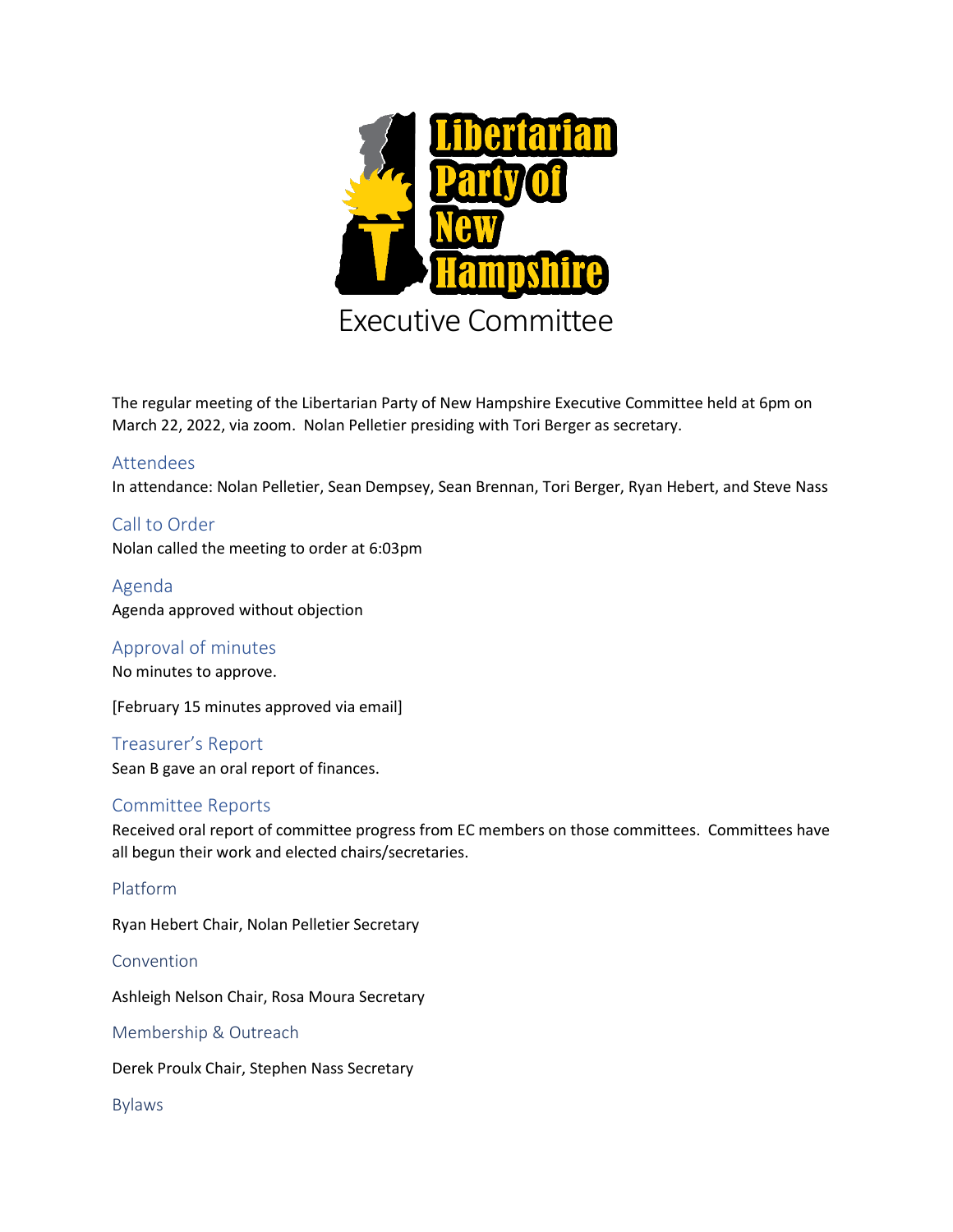Rich Tomasso Chair, Mickey Mullin Secretary

Bylaws committee sent out survey to membership.

#### **Politics**

Steve Persico Chair, Steve Persico also acting Secretary

#### Communications

"Motion to add Zephan to Communications Committee" started via email on March 21 was finished at the meeting. Motion passed. 5-0-1

### Membership Numbers

Discussed membership numbers and ideas for having a point person contact new members and members that do not renew.

### PorcFest

Discussed ongoing plans for PorcFest.

Discussed the general need for more promotional materials for PorcFest and other events. Steve to put together a proposal.

### Ballot Access

Discussed ballot access plan, waiting for slightly warmer weather before petitioning aggressively. Trying to do as much as possible without hiring petitioners.

# Membership Database

Discussed plans of further cleanup of membership database and email list, and better integration of the two.

Tori to gather membership address data for import by Sean D.

# LNC Regional Agreements

Discussed plan to re-sign or re-form regional agreement, communication with other state chairs in progress.

Next Meeting

Next meeting at Funspot on April 23, time TBD.

#### Adjournment

Motion to adjourn at 7:05, Motion passed 6-0-0

In Liberty,

Tori Berger LPNH Secretary [secretary@lpnh.org](mailto:secretary@lpnh.org)